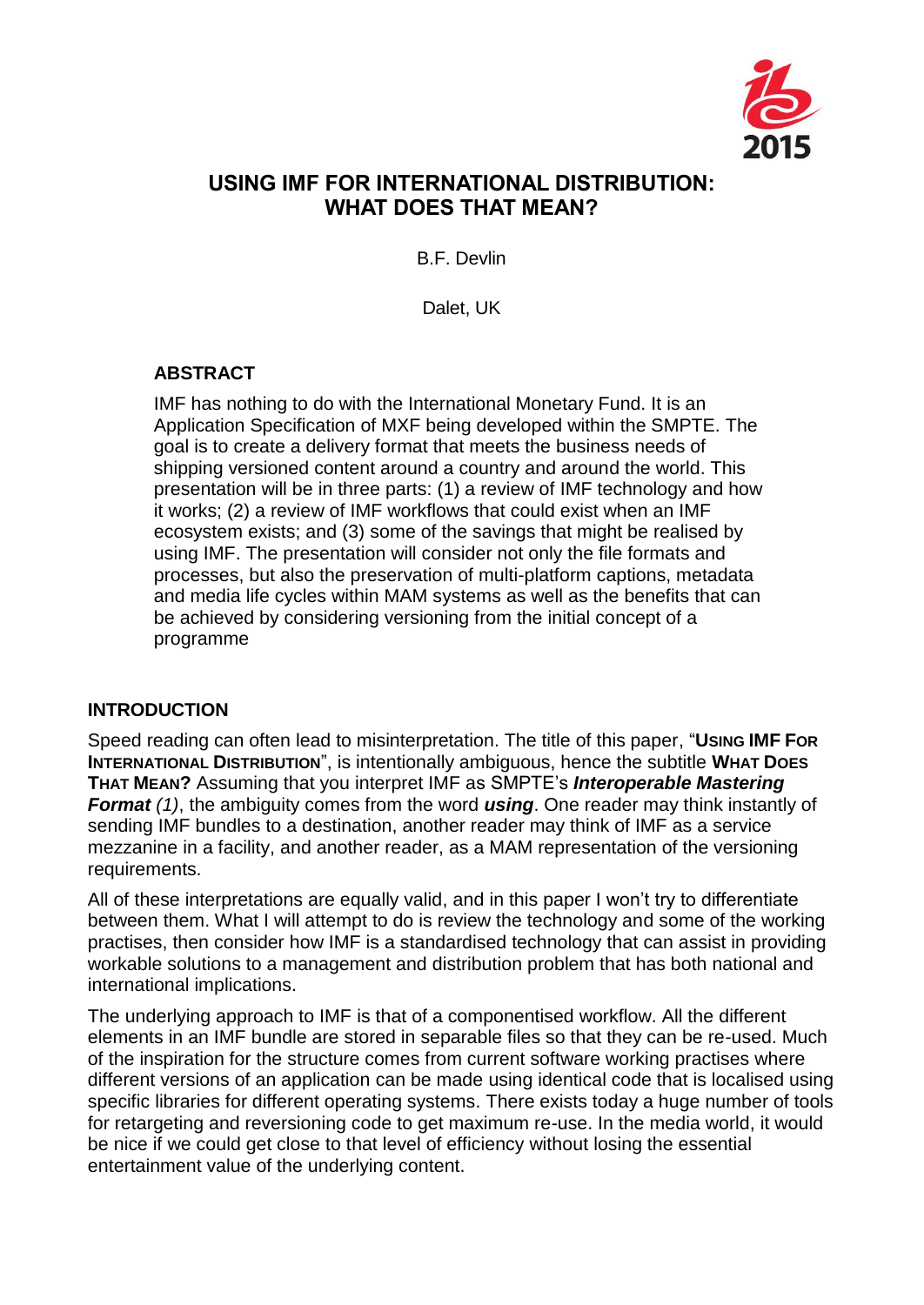

The basic problem we're trying to solve is the creation and management of many versions of the same title (for example a movie, sports programme, episodic or documentary) with efficient use of storage, compute, transfer and human resources. As an example, a movie distributed for television may have hundreds of different versions created due to differences in language, subtitling, compliance editing (removing video and audio content), localisation (e.g. adding dubbing credits or updating signposts to a local language) and even the addition of telephone numbers and hyper-local inserts for regional content.

Today, there is a broad range of workflows that can achieve this. At one extreme we have tape-based workflows where one tape is created per version (and then a spot reel to fill in the errors found when ingesting the first tape). At the other extreme we have the emerging importance of IMF.

## **THE BASICS OF IMF**

The full IMF standards can be obtained from the SMPTE standards library(1). Useful background reading is the "Digital Cinema Packaging" set of specifications (2) and the AMWA AS-02 specification (3), both of which laid the groundwork for the creation of IMF.

Making a great version of media is like baking a great cake, so I will use a food analogy to help explain the role of the various elements of IMF.

## **All Essence is in Track Files**

When one visits the supermarket, speed and convenience is achieved by having a consistent packing and labelling strategy. The same is true in IMF. All essence is in an MXF track file.



Figure 1 - Track files

The track files (SMPTE ST 2067-5) all have common MXF constraints and common ways of constructing index tables. This improves both consistency and interoperability. For each track file, the UMID of the File Package is used as an identifier to ensure that the IMF XML documents can strongly reference the correct file.

The design of IMF uses IDs for linking and identification. File names are considered fragile and transitory therefore the design allows filenames to be changed without any of the structure being broken.

The important point here is *don't rely on filenames for linking in IMF*.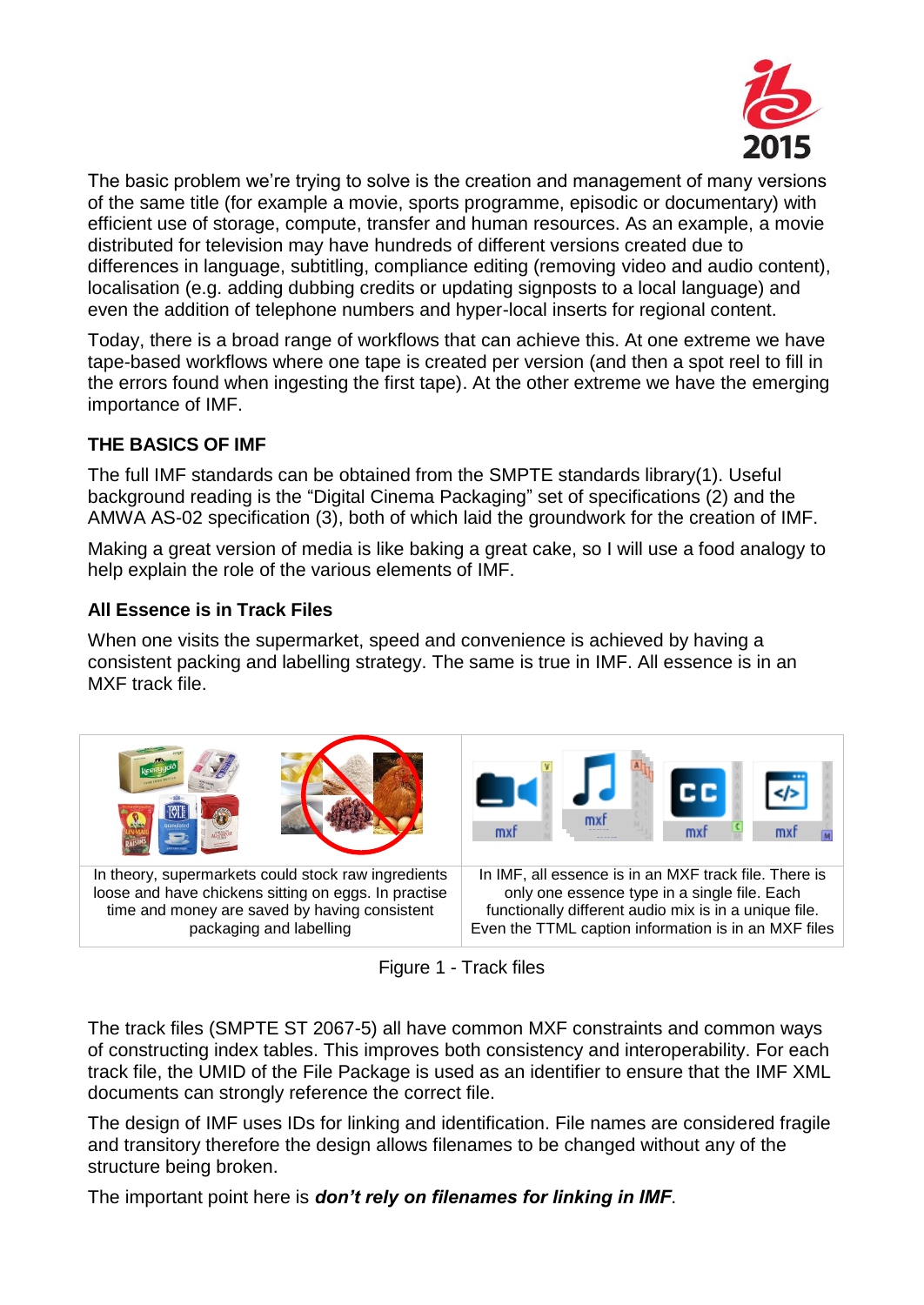

### **The Timeline Recipe is in a Composition Play List File**

IMF has tools for managing the complexity of a versioning workflow. For each timeline variant, there will be a Composition Play List or CPL. The CPL can be thought of as the recipe for a given version of the title.



Figure 2 – CPL – Composition Play List

|  | The CPL contains references to the track files and uses the IMF timing model: |  |  |  |  |  |
|--|-------------------------------------------------------------------------------|--|--|--|--|--|
|  |                                                                               |  |  |  |  |  |
|  |                                                                               |  |  |  |  |  |



- Each segment is made up of a number of sequences with the same duration as the segment
- Each sequence has a TrackId. All sequences with the same TrackId form a single continuous track
- The sequence is made up from a number of resources with no gaps
- Each resource references all or part of a track file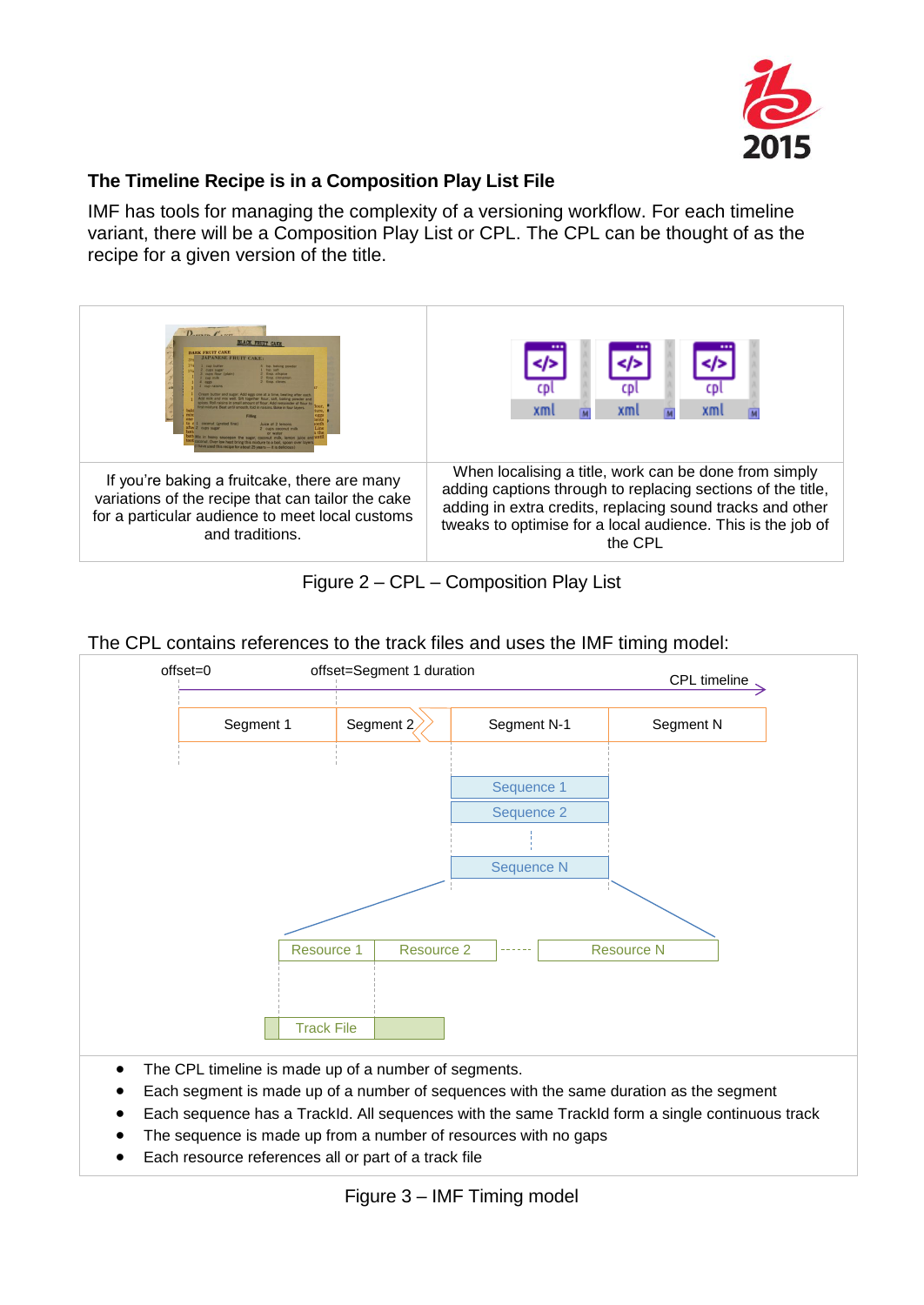

### **The Size and Shape of the Output is in an Output Profile List File**

Converting a title from a given master to a different size and shape output with a different audio mix often requires instructions in addition to the *automatic* modes of a given transcode engine. The OPL is intended to give these instructions.

| For any given recipe, you can change the     | Changing colour sampling and colour space as well as      |  |  |  |  |  |  |
|----------------------------------------------|-----------------------------------------------------------|--|--|--|--|--|--|
| shape of the tin and change the way in which | scaling and cropping instructions along with audio mixing |  |  |  |  |  |  |
| the cake is baked (including my personal     | instructions are typical examples of how a title might be |  |  |  |  |  |  |
| speciality of setting fire to the fruit)     | modified for certain distribution channels                |  |  |  |  |  |  |

Figure 4 – OPL – Output Profile List

## **Packaging for interchange**

When an IMF bundle is interchanged, it is important to be able to quickly associate IDs with filenames at the point of interchange as well as provide checksums to ensure that the correct file has been included in the package. The Packing List or PKL (SMPTE ST 429-8) is an xml file that provides this functionality at the point of interchange. It's important to note that systems should not rely on the PKL being stored permanently.

# **Applications**

The requirements for IMF are grouped together into applications intended to solve a particular problem. The applications provide constraints on codecs, resolutions, audio, colour and other variable parameters that need to be managed in order to achieve interoperability.

All applications build upon the core constraints of IMF (SMPTE ST 2067-2) which define the constraints common to all of the applications. These constraints include audio sampling rates, representation of subtitles and captions, wrapping of essence, audio labelling and the like.

At the time of writing, Application #2 (SMPTE ST 2067-20) is receiving the majority of interest and it constrains (amongst other things):

- Picture resolution (up to HD)
- Colour components ( $R'G'B'$  or  $Y'C_B'C_R'$ )
- Pixel Bit Depth (8 or 10 bits)
- Compression (JPEG 2000 Broadcast Contribution)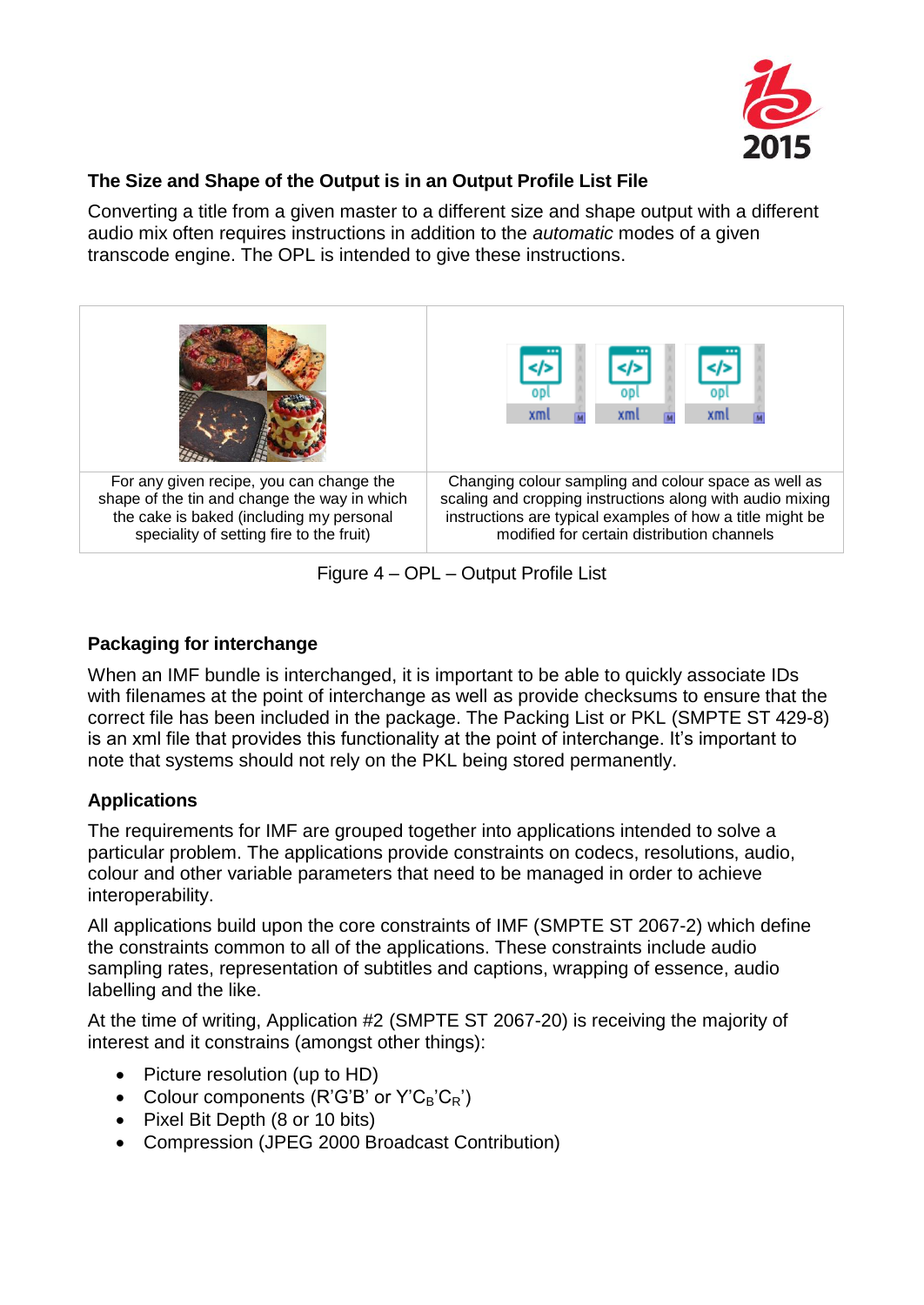

#### **IMF WORKFLOWS**

The basic technology of IMF builds upon existing MXF and SMPTE's Digital Cinema technologies and is constrained by the application to encourage interoperability. If IMF workflows are to succeed in the market place, they must offer some benefit over existing workflows.

The most obvious workflow to look at is International versioning. Here, a title modified so that it can be exported – often to a country with a different dominant language. Whilst this is done today in many post houses around the world, only IMF provides a standardised way of recording and publishing the *delta* from the original file. Until now, the delta has been recorded with proprietary editor project files or internal formats. The advantage of a standard in this area is that this record of change can be moved between facilities, between MAMs and archived for future use without fear of the underlying format changing.

#### **International Versioning Workflow**

The workflow starts with the creation of an IMF Master Package (IMP). In the words of the specification (SMPTE ST 2067-2) the IMP can take two forms – Complete or Partial. In the colloquial language used operationally, a *Master Package* is often used when speaking of a complete package and a *Supplemental Package* is often used to mean a partial package. I will use the phrases *Complete IMP* and *Supplemental IMP* in the text below. The phrase *IMF Bundle* is used to describe a collection of IMF files without knowing its completeness or integrity.

IMF does not rely on filenames, it relies on IDs and a tracking system such as a MAM to locate all the components of an IMF bundle, which easily determines whether the bundle is complete or if there are missing track files. In [Figure 5](#page-5-0) below you can see a package for a title comprising five MXF track files, a CPL, an OPL file and a PKL file.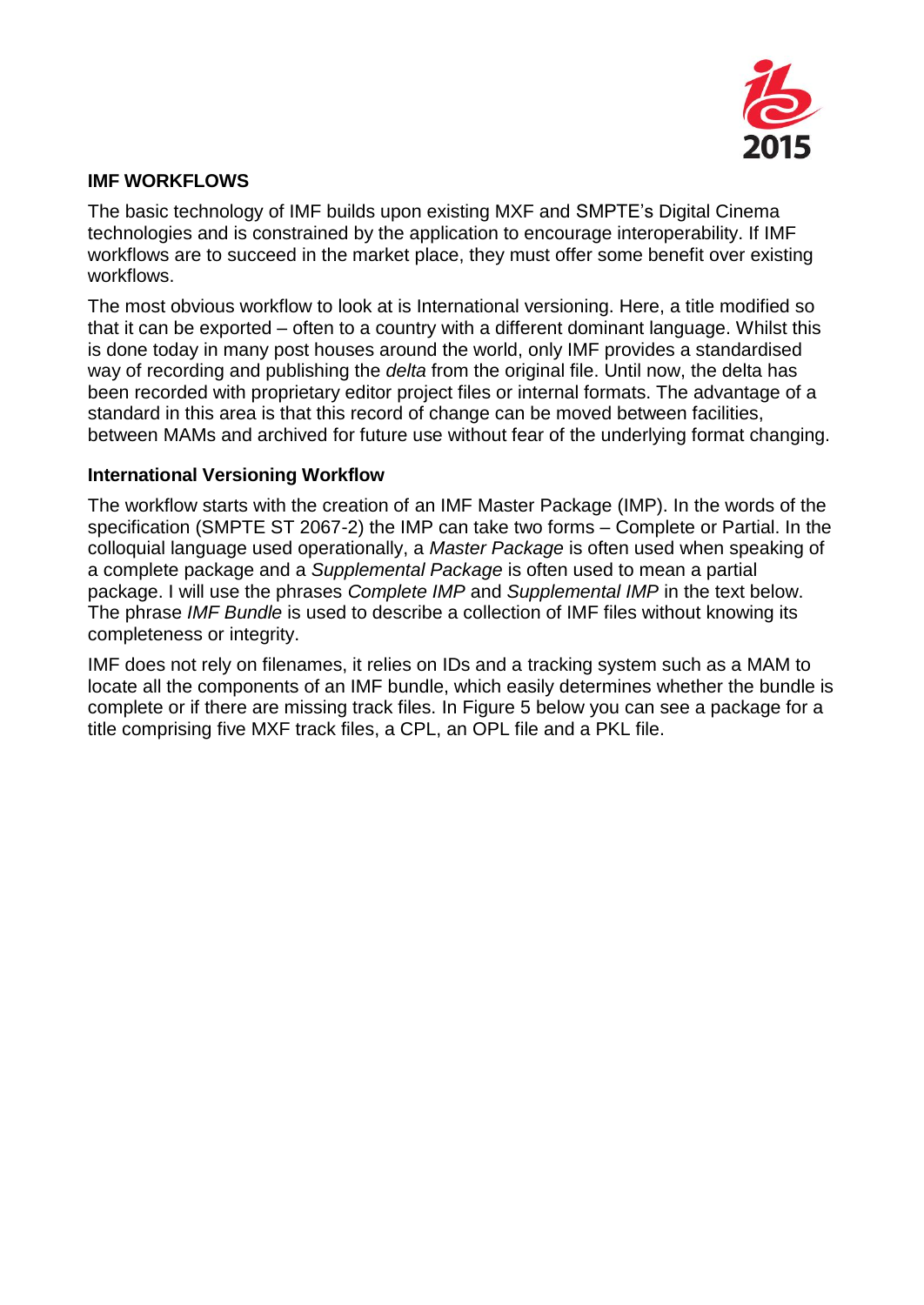



Figure 5 – A Complete English IMP – IMF Master Package (complete)

<span id="page-5-0"></span>We can imagine the complete IMP being sent to a facility where the various SD, HD, OTT and other deliverables are rendered from this master package. Now we need to send the content to a new territory by simply adding a set of foreign language subtitles.



<span id="page-5-1"></span>Figure 6 – OPL – A Complete Hungarian Subtitle IMP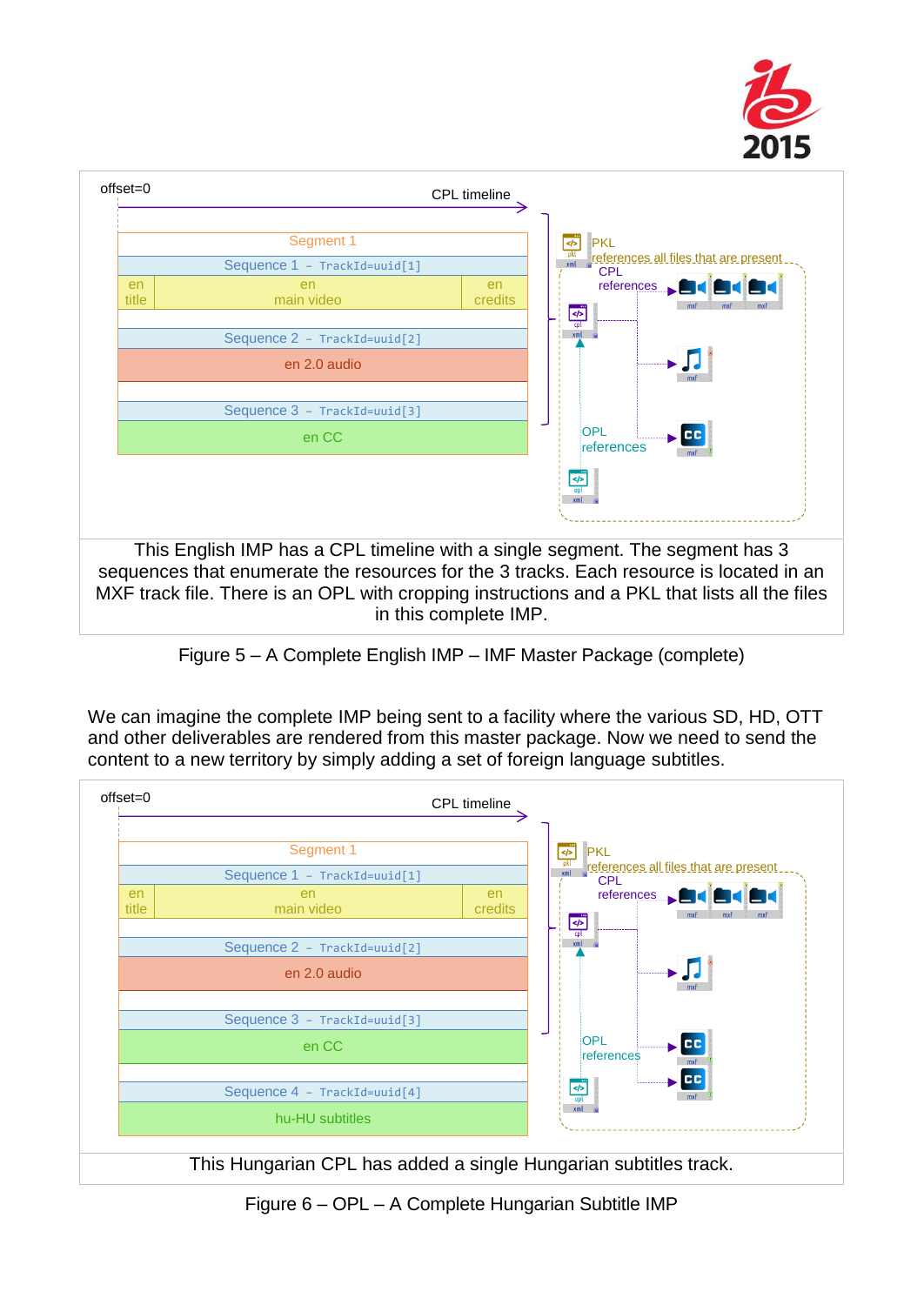

It is obvious from [Figure 6](#page-5-1) that there are a lot of repeated track files in the new complete package. The IMF XML files are only a few kBytes and a subtitle file is usually less than 1MByte. Video and audio track files can be tens or hundreds of GBytes in size. By sending and storing only the deltas we can save a lot of bandwidth and storage. The Supplemental Hungarian subtitles package is shown in below.



Figure 7 – OPL – A Supplemental Hungarian Subtitle IMP

<span id="page-6-0"></span>You can see in [Figure 7](#page-6-0) above that a Supplemental IMP contains all the references to the media but only the new media is sent as track files. The packing list only contains information about the media files that are actually sent in the IMF bundle. The location of the missing references needs to be resolved by the local asset tracking system such as a MAM.

Assuming the subtitled version of the content is a success, it might be worth investing a little more in creating a dubbed version of the content.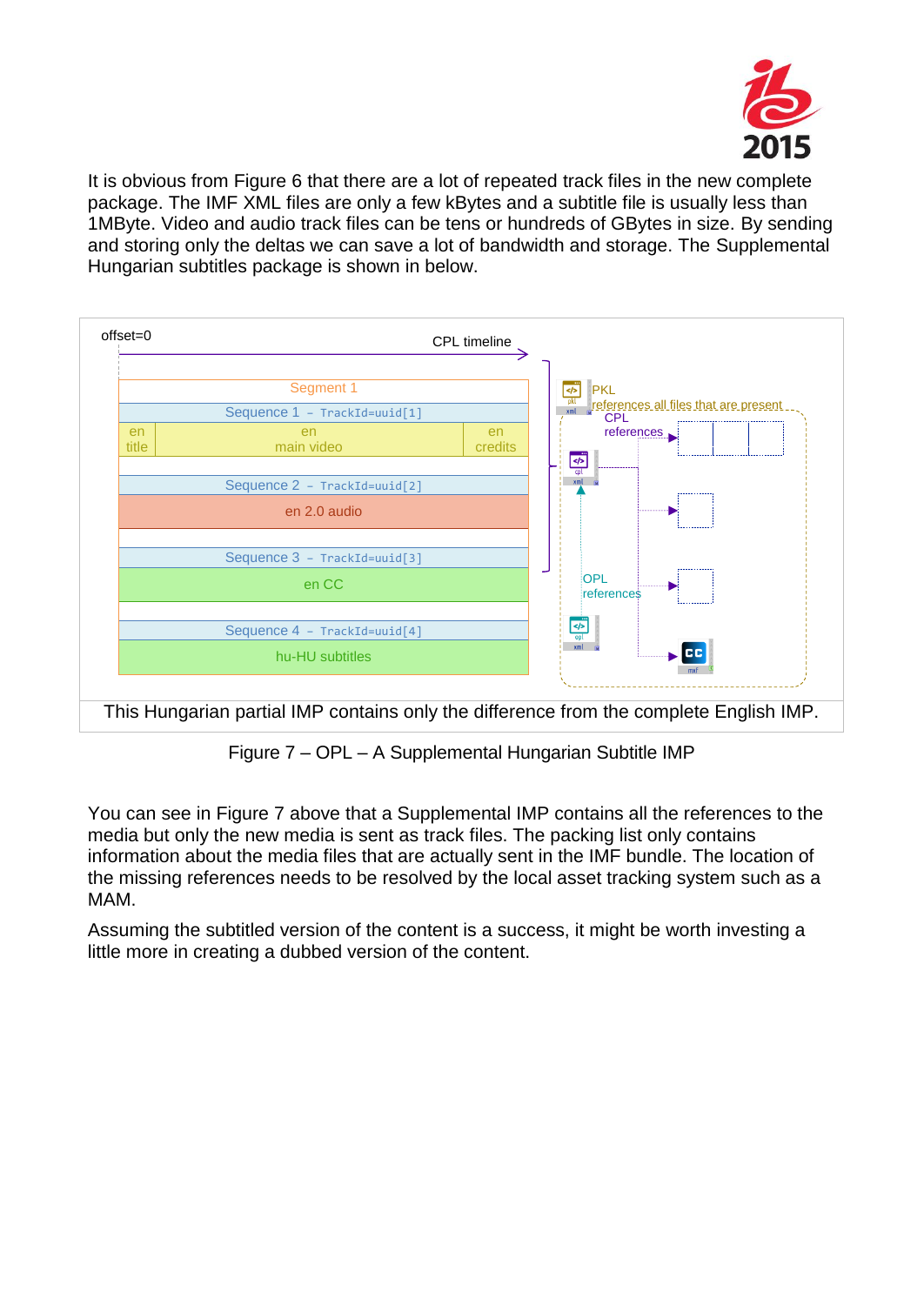



Figure 8 – OPL – A Supplemental Hungarian Dubbed IMP

<span id="page-7-0"></span>In [Figure 8](#page-7-0) above we have created a new IMP that packages together the new track files and all the metadata required to render the new dubbed content. The figure assumes that the Hungarian subtitle supplemental has been sent. Note that the recipient of the IMF bundle is able to uniquely identify any missing content because of the IDs and metadata descriptors used in the format. If a recipient did not get the subtitle supplemental, they would know that the content was in its own track, they would know that it was a subtitle file and they would know the ID of the file. This rich metadata allows for automated fulfilment of missing content and thus increases the levels of automation possible by using IMF in this application.

# **IMF SAVINGS**

The rich metadata and strong bindings of IMF allow for a standardised description of versioned content in three important orthogonal areas:

- The timeline of a version of a title
- The master parameters for rendering that content in a size / shape / colour space
- The inventory of media files required to create that version

Given the richness of the metadata and the appropriateness of that metadata for automated content assembly and transcoding, systems and products based on IMF should be highly interoperable for the media processes that can be automated.

Many of the processes involved in international versioning will always rely on humans. Creating great subtitles and great dubs is (and in my opinion always will be) a creative task